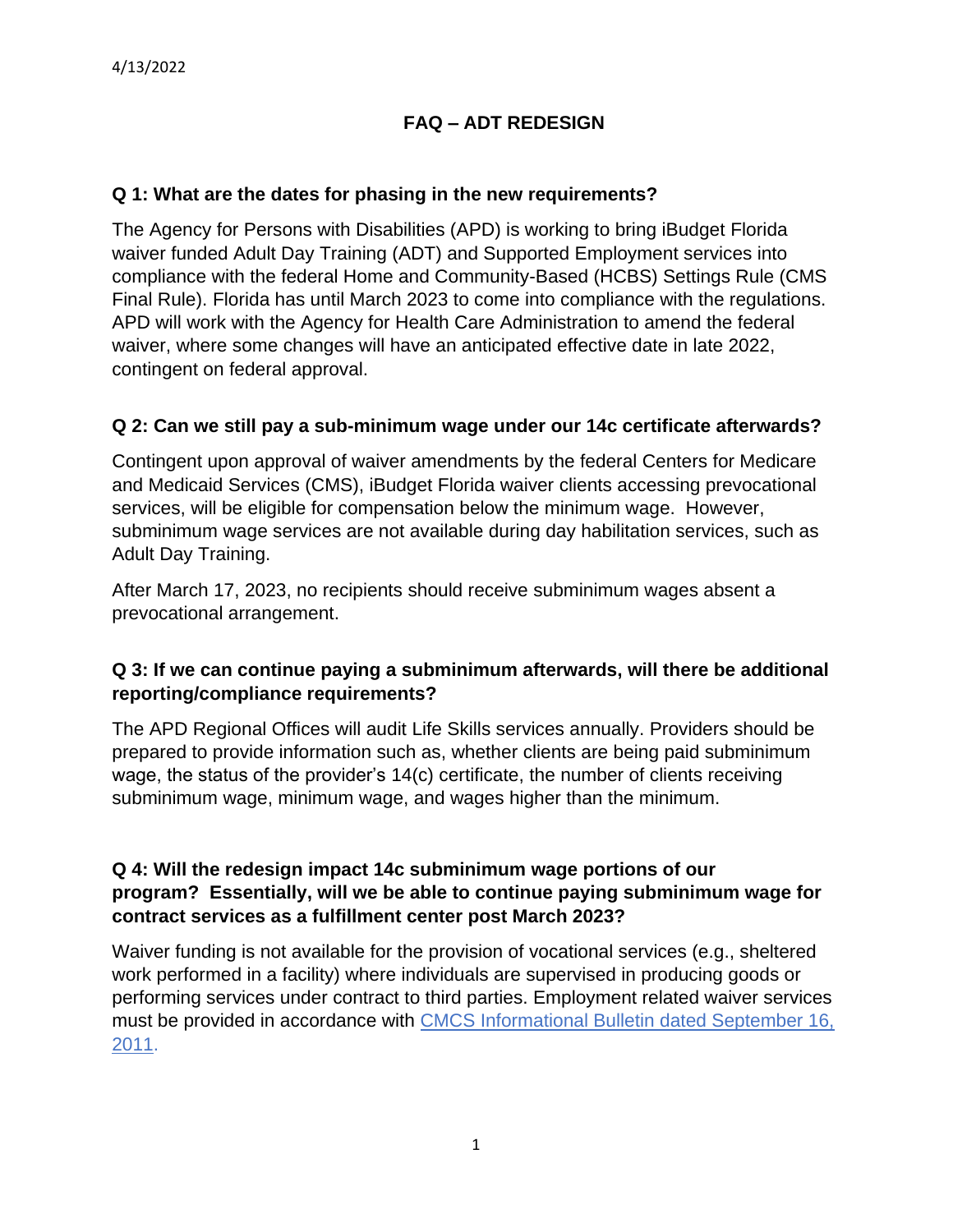# **Q 5: During Life Skills Development services, will there be a minimum percentage of clients that have to make above minimum wage if we continue paying some people a sub-minimum?**

No. iBudget Florida waiver clients should be accessing supported employment and receiving at least minimum wage or accessing prevocational services that can be compensated below minimum wage. Individuals who have been receiving subminimum wage should be transitioned into VR services (Phase 1 – Supported Employment), or other integrated employment opportunities. After March 17, 2023, prevocational services will be the only service than can be compensated below minimum wage. Providers will no longer be allowed to pay iBudget Florida waiver clients subminimum wages for work they perform under third party contracts.

# **Q 6: What should providers do to prepare for changes in Adult Day services?**

Providers may request technical assistance from their local APD Regional Office if they are unaware of the steps involved to transition their business model to one that assists individuals with employment goals and acquiring the necessary prevocational skills that lead to competitive integrated employment. CMS compliance specialists in the Regions can provide technical assistance.

### **Q 7: How can we help clients who are currently earning subminimum wage who are impacted by the changes and risk losing a paycheck?**

Clients impacted by changes will be given options to ensure a smooth transition. For clients currently receiving subminimum wage, one option may be to continue receiving subminimum wage through prevocational services. Individuals who will be transitioned to day habilitation must be able to access meaningful day activities in this service. Providers who are 14(c) certificate holders may research other non-Medicaid options to address the clients who will lose their jobs and paychecks.

Under the iBudget Florida waiver, clients have choice in services and providers. As part of the transition, APD will provide information to clients, providers, and Waiver Support Coordinators so that clients will have information to make informed choices about services and employment.

# **Q 8: What is the current role that VR plays in this redesign and where do they step in?**

The iBudget Florida waiver provides Supported Employment services that provides training and assistance to help support clients in job development and sustaining paid employment at or above minimum wage or in owning their own business. The iBudget Florida waiver cannot pay for services covered by the Division of Vocational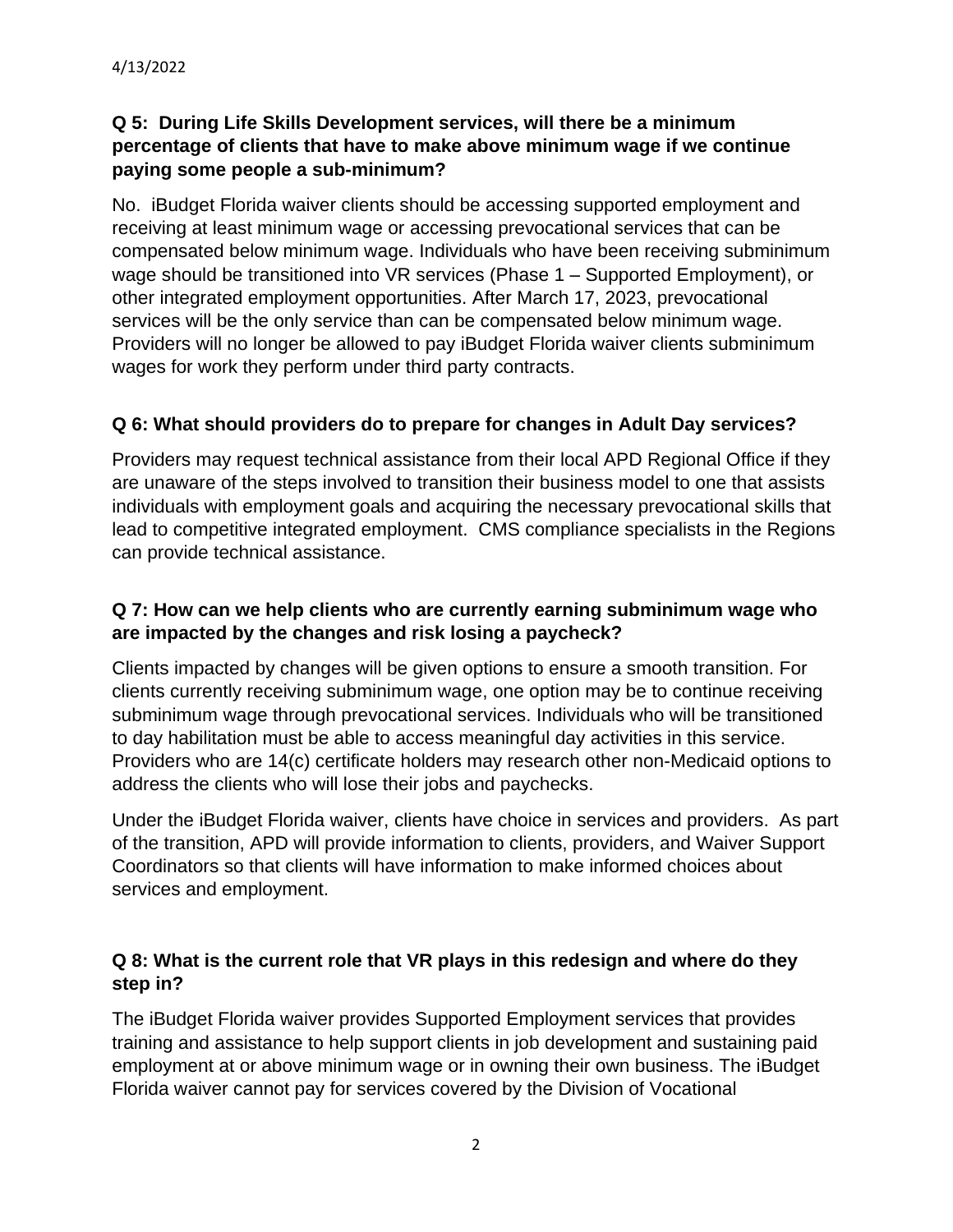Rehabilitation (DVR). Clients are referred to DVR for assistance with obtaining a job and reaching job stabilization. If a client is unable to access services from DVR or once the client reaches job stabilization, the iBudget Florida waiver provides the ongoing supports.

### **Q 9: What is the process for review and enforcement?**

APD's CMS Compliance Monitoring Specialists in each region will be responsible for annual review activities. Any deficiency identified must be remediated within the time limits set in the notification to the provider. The regular Plan of Remediation (POR) process will be used to remediate the deficiency.

### **Q 10: Will there be any additional rate increases for the ADT for all levels?**

Reimbursement rate changes are subject to legislative approval. Rate changes were recently approved by the Legislature. Changes are expected to take effect July 1, 2022.

#### **Q 11: Is there an opportunity to workshop these concepts with providers, clients, and other stakeholders?**

Yes. APD or AHCA will notice stakeholders of opportunities for public feedback through the [Florida Administrative Register](https://www.flrules.org/) and provide information on the APD website. This will allow APD clients, providers, and other stakeholders to provide input into this initiative.

### **Q 12: Is volunteerism to develop civic participation that is not specifically designed to lead to employment still allowed?**

Volunteer work and other activities that are not paid integrated community employment may be considered as prevocational services.

Prevocational services provide learning and work experiences, including volunteer work, where the individual can develop general, non-job-task-specific strengths and skills that contribute to employability in paid employment in integrated community settings.

Prevocational services may also include volunteer work, such as learning and training activities that prepare a person for entry into the paid workforce.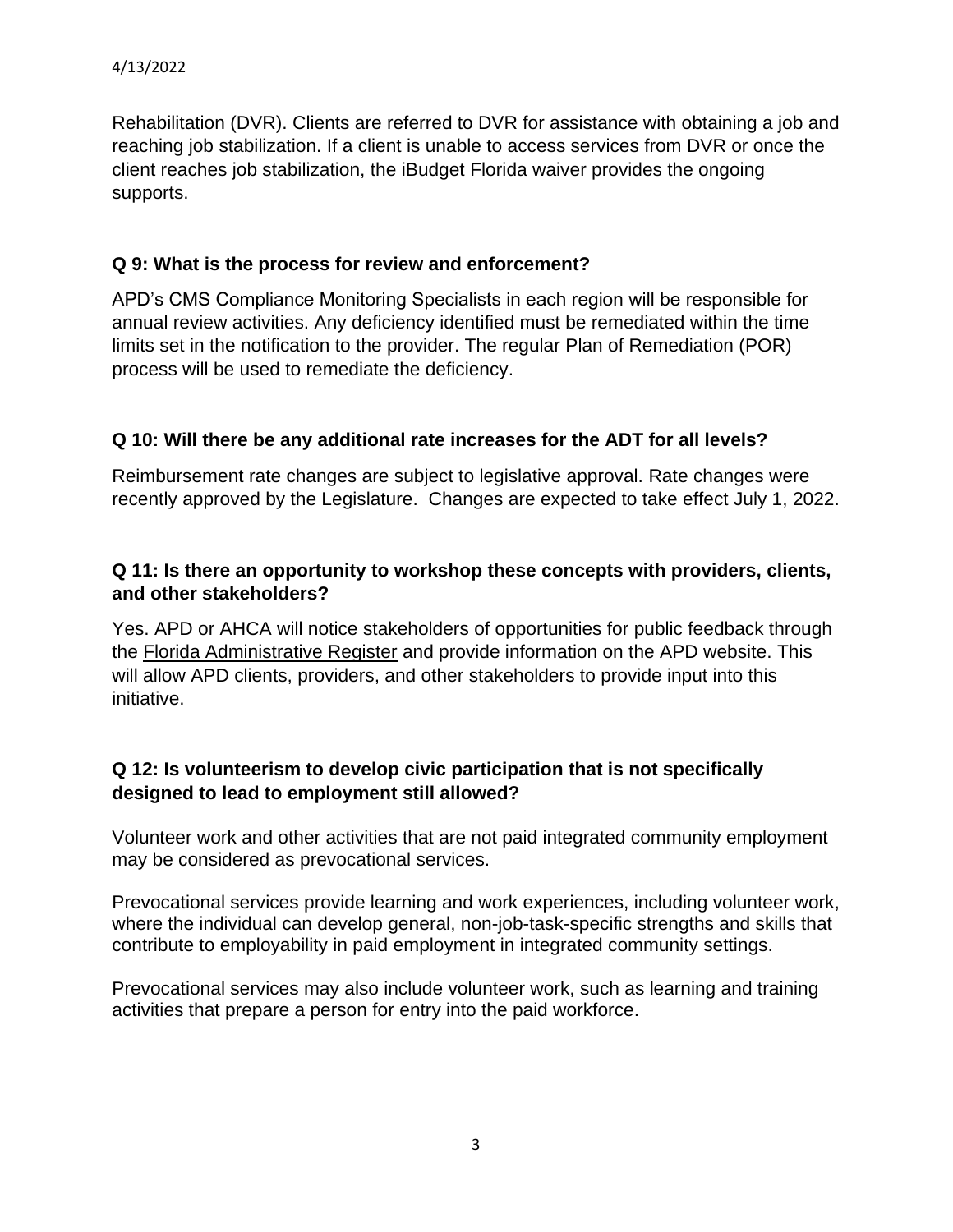#### **Q 13: How long would an individual be allowed to be in pre-vocational training before moving to competitive integrated employment?**

The requirements for prevocational services are under consideration. This service is typically time limited, and it is anticipated that prevocational services may assist someone up to 18-24 months in obtaining competitive integrated employment.

#### **Q 14: As APD redesigns Life Skills Development services, will there be flexibility to provide and bill for virtual services?**

Life Skills Development are intended to be meaningful day activities that allow clients greater access to the community and will not be delivered virtually. There may be other services available through telehealth under the Medicaid program.

#### **Q 15: Will APD be sharing information with families of waiver funded participants to let them know what working in the community means?**

Yes. APD will develop information for clients, families, and WSCs so that informed choices and decisions can be made.

# **Q 17: We move staff around in ADT due to staff being absent. We keep the ratios correct. How can we do that if my other program becomes a mobile work crew? Can you have a mobile work crew that works on site at the ADT but interacts with customers while others are doing day work like arts and crafts?**

Group supported employment does not include services provided in facility-based work settings. Group supported employment must be provided in a manner that promotes integration into the workplace and interaction between participants and people without disabilities in those workplaces.

# **Q 18: How will the Supported Employment group rate be changed?**

The Life Skills Development Level 2 - Supported Employment Group Rates will be increased to align with the Life Skills Development Level 3 rates.

### **Q 19: How can we assist clients who are not yet ready to work?**

Individuals who have specific needs may be able to access prevocational services (Life Skills Development 4) to get them ready for competitive employment. Also, volunteerism can help with getting these individuals ready. We want individuals to be successful on the job. Some individuals may choose not to work and access other meaningful day activities.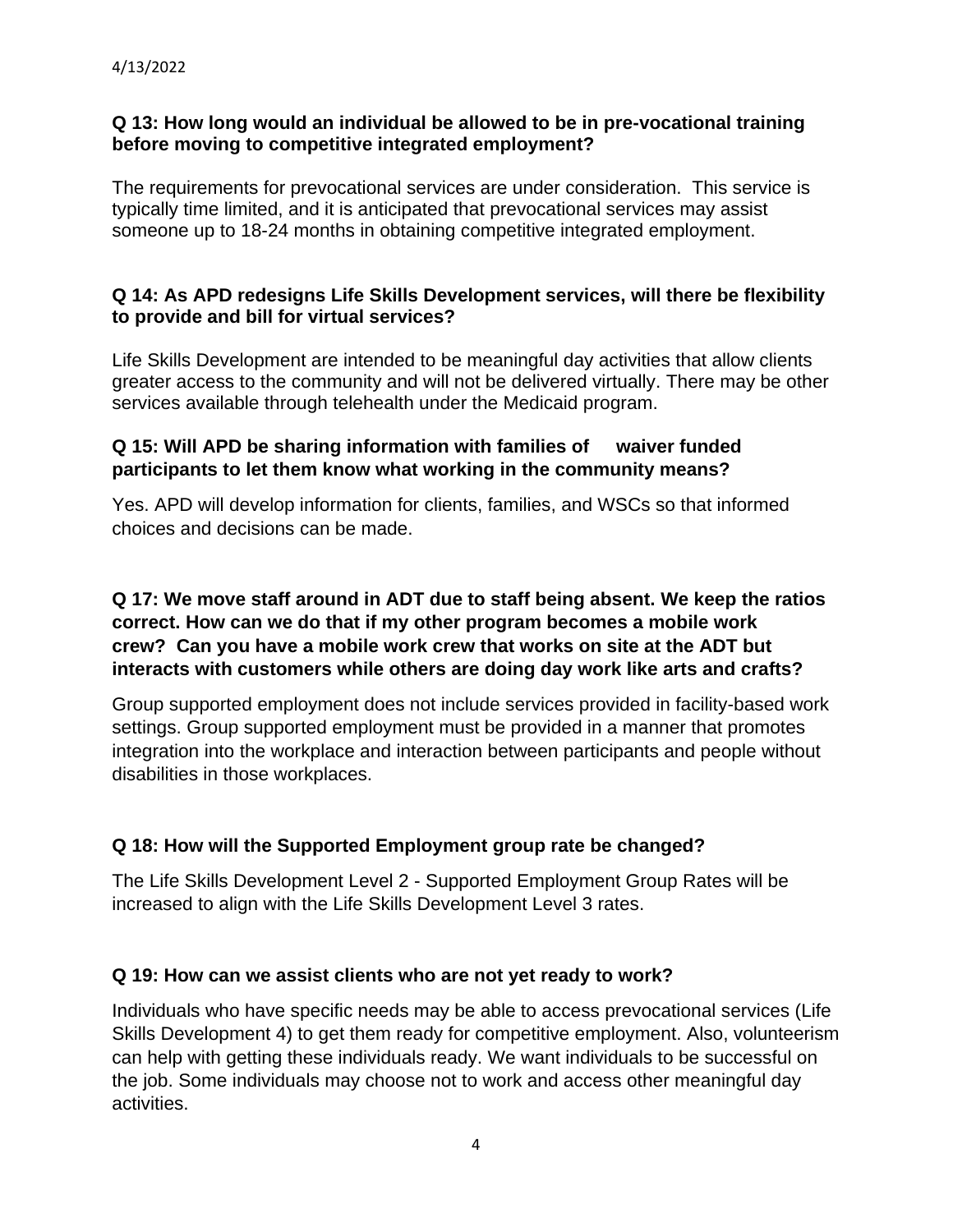# **Q 20: How can a provider support a client with significant physical needs with working?**

VR services may be appropriate. Some personal care on the job can be offered as well.

### **Q 21 What is integrated employment?**

Integrated means in the community with individuals who do not have disabilities, doing work that is the same or similar to individuals without disabilities.

# **Q 22: Can an Adult Day Training facility be considered as "competitive, integrated employment?"**

Competitive integrated employment cannot be facility-based. Providers are encouraged to request technical assistance from the APD Regional Office.

### **Q 24: What happens if certain individuals choose not to work?**

Under the iBudget Florida waiver, clients have choice in services and providers. Services are delivered in accordance with the person-centered plan. As part of the transition, APD will provide information to clients, providers, and Waiver Support Coordinators so that clients will have information to make informed choices about services and employment.

Individuals will have a choice in meaningful day activities. This may include day habilitation, prevocational services, or supported employment services which can include entrepreneurial enterprises.

### **Q 26: Can individuals go back and forth between the Life Skills Development services?**

Yes, medically necessary services can be authorized in accordance with the client's needs and person-centered support plan.

**Q 27: What type of therapeutic recreation activities are covered with Life Skill Development Level 3 – Adult Day Habilitation? Can this still include activities like cooking, math, and computers? Would these mentioned activities be considered meaningful day activities?**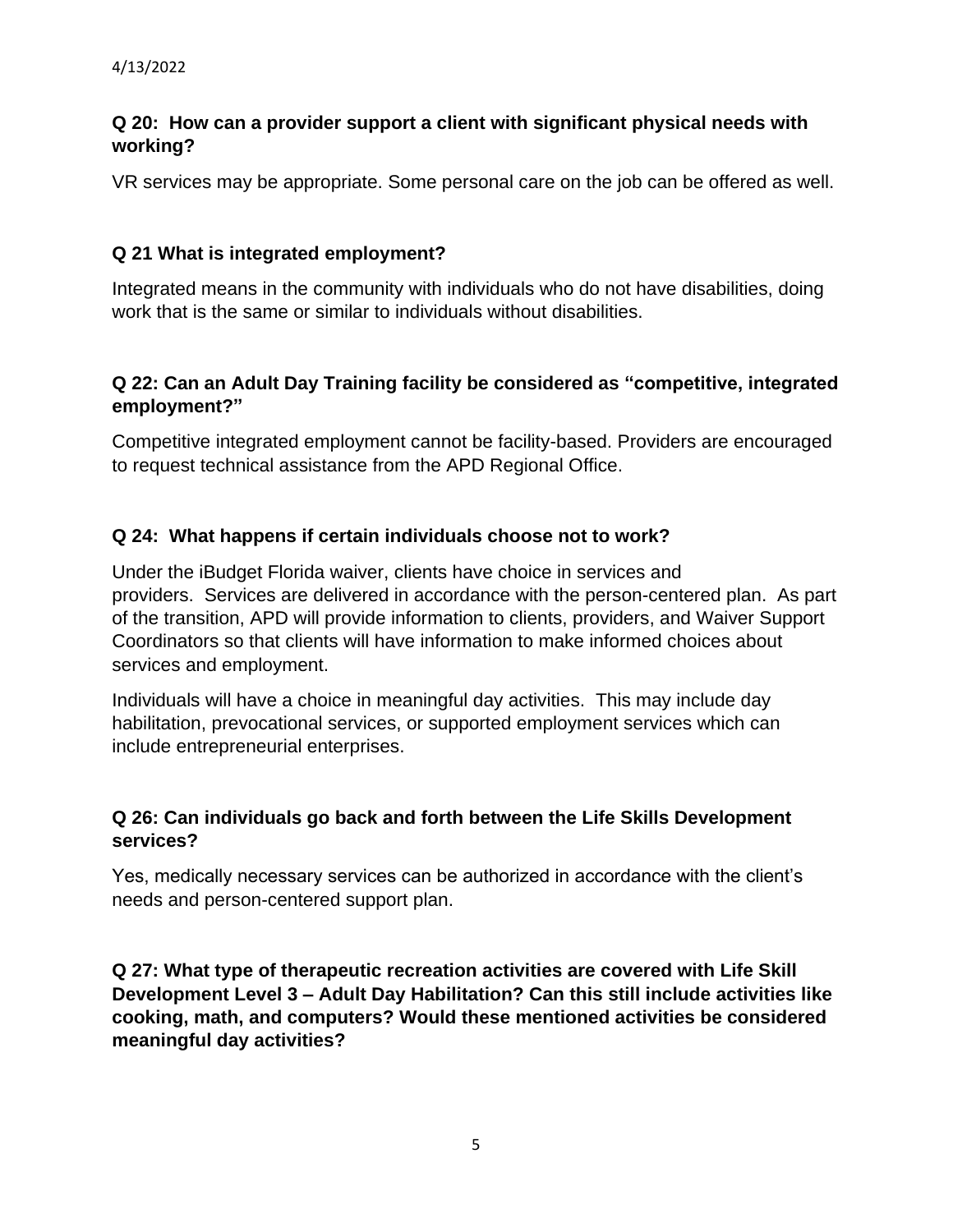Services that are designed to foster the acquisition of skills, building positive social behavior and interpersonal competence, greater independence, and personal choice are appropriate for Adult Day Habilitation (Life Skills Development 3). All Adult Day Habilitation services and activities must be furnished consistent with the customer's support plan.

#### **Q 28: What will Life Skills Development 4 – Prevocational service look like? Could it be employment tracks for particular jobs with employment skills training?**

Prevocational training includes services that provide learning and work experiences, including volunteer work, where the individual can develop general, non-job-taskspecific strengths and skills that contribute to employability in paid employment in integrated community settings. Services are time limited and with specific outcomes to be achieved, as determined by the individual and his/her service and supports planning team through an ongoing person-centered planning process, to be reviewed not less than annually or more frequently as requested by the individual. Individuals receiving prevocational services must have employment-related goals in their person-centered service plan; the general habilitation activities must be designed to support such employment goals. Competitive, integrated employment in the community for which an individual is compensated at or above the minimum wage, but not less than the customary wage and level of benefits paid by the employer for the same or similar work performed by individuals without disabilities is considered to be the successful outcome of prevocational services.

### **Q 29: Will the Companion rate be raised?**

Reimbursement rate changes are subject to legislative approval.

Rate changes were recently approved by the Legislature. Changes are expected to take effect July 1, 2022.

### **Q 30: What about Adult Day Training groups that work on production contracts at on site location that is fully integrated?**

The Centers for Medicare and Medicaid Services (CMS) does not allow waiver funding for the provision of vocational services (e.g., sheltered work performed in a facility) where individuals are supervised in producing goods or performing services under contract to third parties. Employment related waiver services must be provided in accordance with [CMCS Informational Bulletin dated September 16, 2011.](https://downloads.cms.gov/cmsgov/archived-downloads/CMCSBulletins/downloads/CIB-9-16-11.pdf)

### **Q 31: Can pre-employment skills be taught during Adult Day Habilitation?**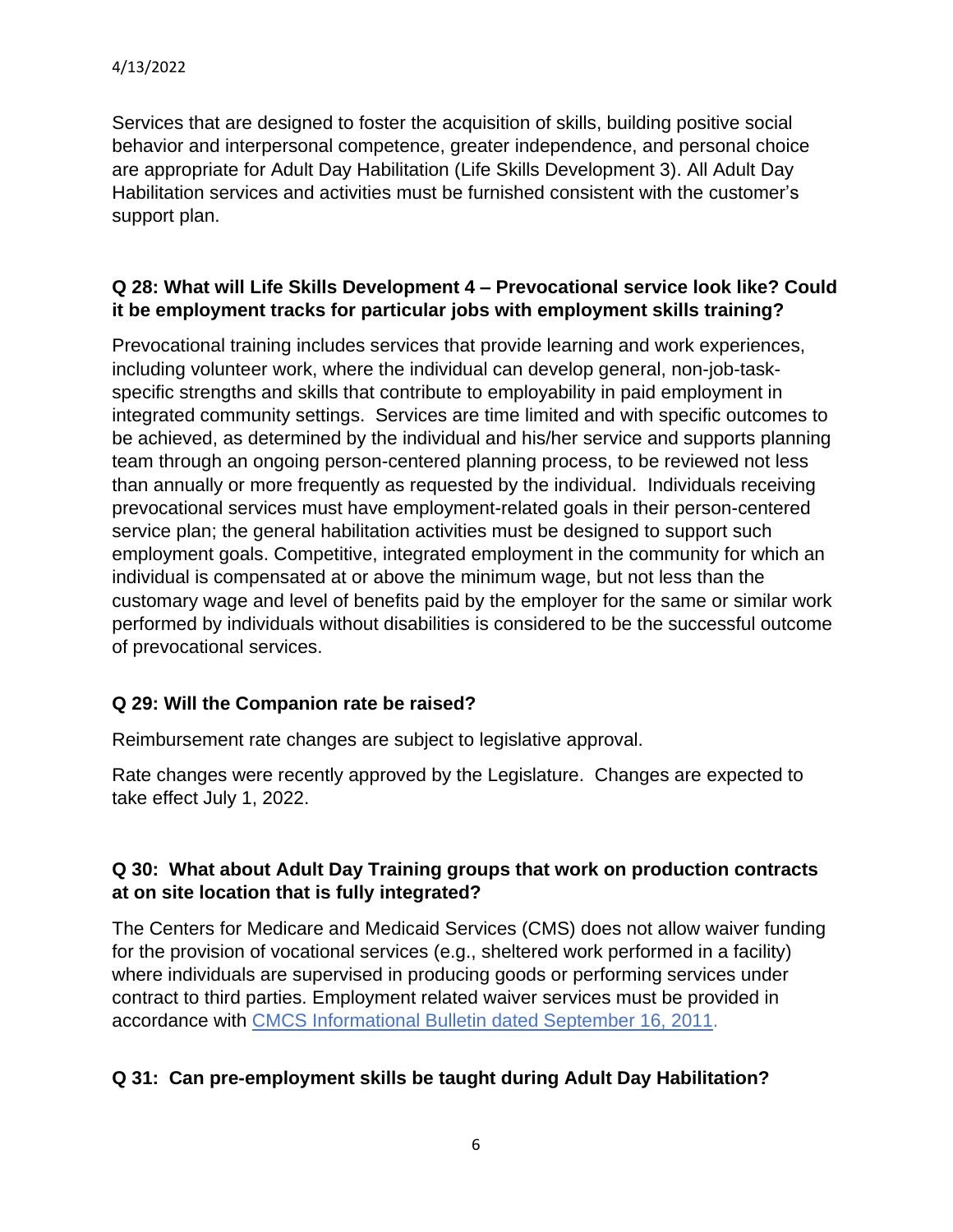No. Pre-employment skills are included as part of Life Skills Development Level 4 – Prevocational services. Nothing prevents a provider from rendering both Life Skills Development Level 4 and Life Skills Development Level 3- Adult Day Habilitation, but the services cannot be provided concurrently.

# **Q32: What is Group Supported Employment?**

Group Supported Employment are services and training activities provided in regular business and industry settings for small groups of clients. Small group employment support does not include services provided in facility-based work settings. Examples include mobile crews and other business-based workgroups employing small groups of workers with disabilities in integrated employment in the community. The outcome of this service is sustained paid employment and work experience leading to further career development and individual integrated community-based employment for which an individual is compensated at or above the minimum wage, but not less than the customary wage and level of benefits paid by the employer for the same or similar work performed by individuals without disabilities. Supported employment small group employment support must be provided in a manner that promotes integration into the workplace and interaction between participants and people without disabilities in those workplaces.

# **Q33: Can Adult Day services be billed part of the day or week when the client is not working?**

Yes. Providers can render services in accordance with the service authorization and person-centered support plan. Some clients may choose to participate in Life Skills Development services depending on the days of the week, work schedule, and needs.

### **Q34: If a client obtains competitive integrated employment without going through DVR, will APD require the client to go through DVR prior to accessing Supported Employment services on the waiver.**

No. APD can authorize supported employment services for individuals with competitive employment who need job coaching if the service does not duplicate services available through DVR.

### **Q35: Can a provider pay a client through a work experience stipend during Adult Day Training services?**

No. The CMS waiver application instructions and technical guide do not allow *day habilitation* services to provide for the payment of services that are vocational in nature.